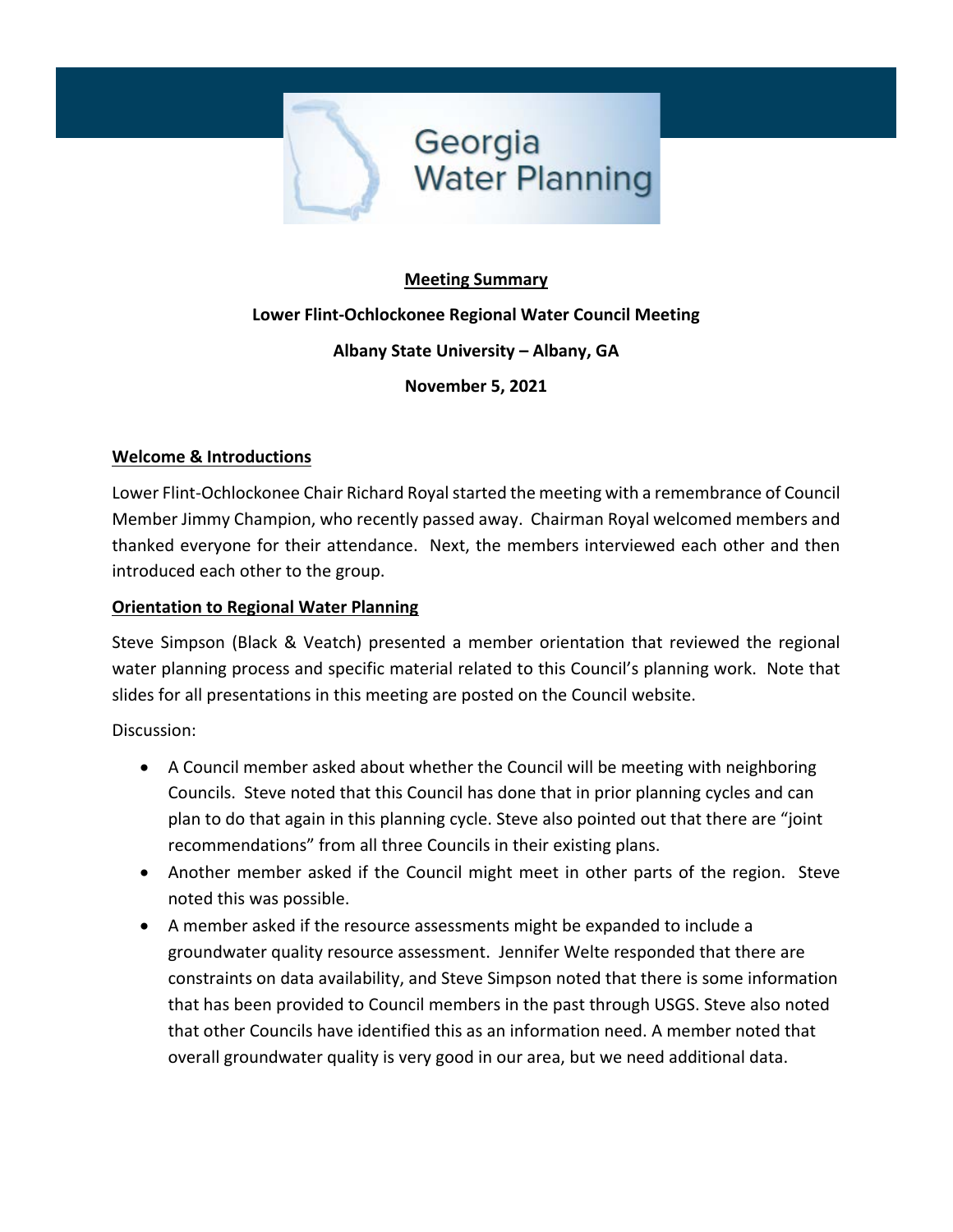Another member offered that we need data from the multiple aquifers that underly the Council area.

- It was noted in discussion that the Councils can make recommendations for more data to support planning.
- It was noted that the Council was fully appointed this year but does have one vacancy now. It was also noted that the Council can make recommendations for appointments to the Council. Richard asked that if anyone on the Council has recommendations to share them with him.
- A Council member noted that water quality addresses more than assimilative capacity, and Steve agreed, noting the importance of factors such as fecal coliform and TMDLs.
- A Council member noted he was looking forward to learning more about agricultural water use since he is more familiar with municipal water resource management.
- A Council member said that the Albany wastewater treatment plant has had some problems but that the work of the Council and others in the region have helped to see that problem addressed in a new permit. He said the region will see better water quality, especially during rain events, as a result.
- A Council member commented on the dominance of agricultural water use in this region.
- A Council member asked that the GAEPD Director attend a Council meeting from time to time.

## **LUNCH BREAK**

## **Chairman's Report**

The Chairman welcomed the new members and acknowledged the commitment and contribution of all members to the work of the Council. He reported on two letters of support he provided for grant proposals:

- Georgia Tech proposal to provide energy and water efficiency consulting to wastewater treatment plants in GA and in this region
- Georgia Water Planning and Policy Center proposal to convert agricultural withdrawals from surface waters in the Lower Flint region to deeper aquifer groundwater withdrawals

Chairman Royal said that it would be helpful to convene a Plan Review Committee to help with the plan review and revision process over the next year. He asked members willing to serve on the committee to let him know.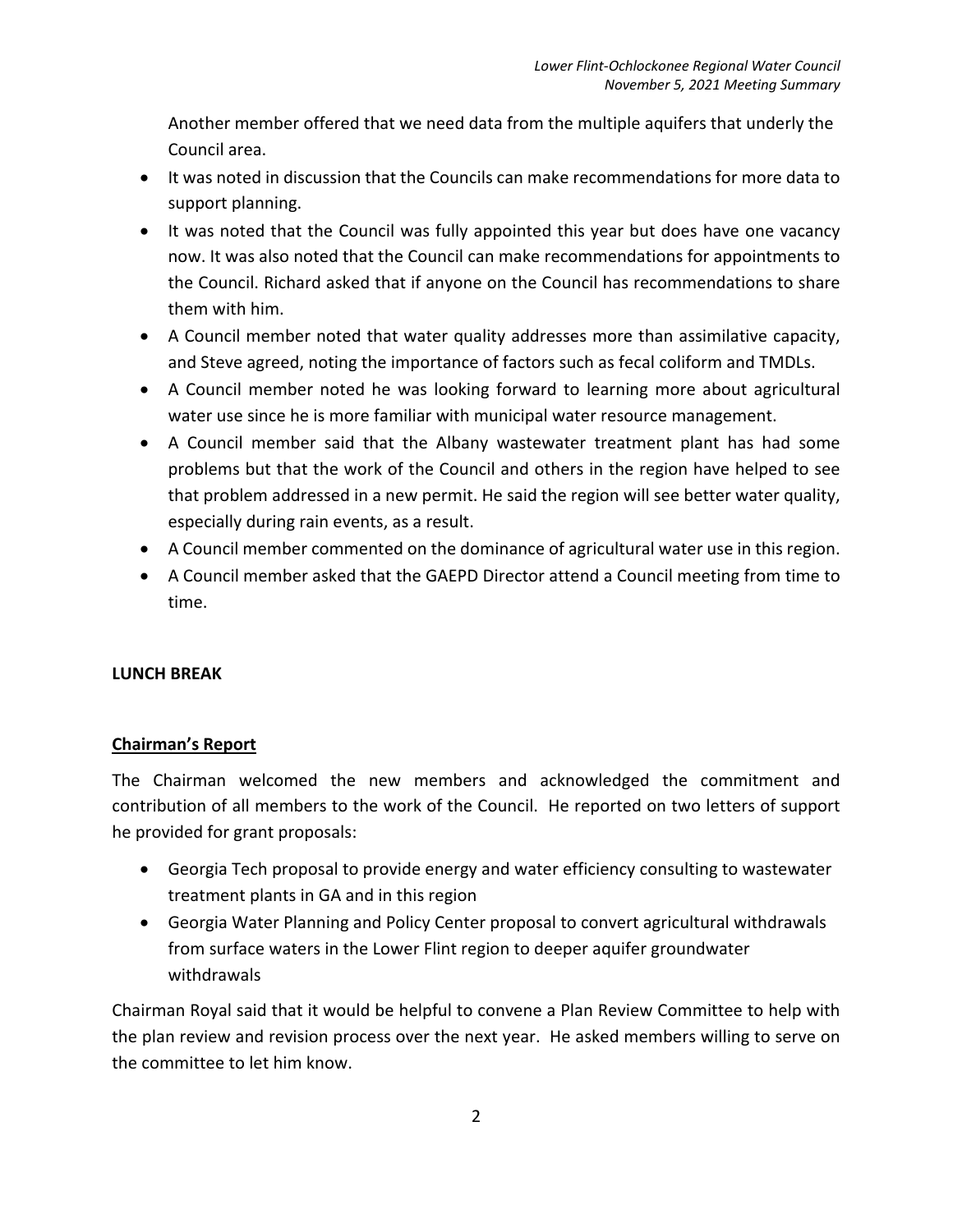#### **Report on Stripling Irrigation Research Park Seed Grant Project**

Calvin Perry gave an update on the Stripling Irrigation Research Park's seed grant project on innovative irrigation scheduling tools in the Lower Flint-Ochlockonee and Upper Flint Regions. The project ran in 2019 and 2020. They worked with county extension agents in nine counties to help growers test using soil moisture sensors and irrigation apps to better schedule cotton irrigation. The project will soon issue a final report sharing findings. The report will be sent to the Council. Calvin also announced that the 4H2O Camp program in Southwest Georgia was recently recognized as a Water Hero in the Clean 13 Report that the Georgia Water Coalition issues each year.

#### **Briefing: What are FACETS and GA-FIT?**

Kristin Rowles and Mark Masters gave quick updates on these projects that currently involve several Lower Flint-Ochlockonee Water Council members.

- **FACETS: Floridan Aquifer Collaborative Engagement for Sustainability** -- FACETS brings together scientists and stakeholders to develop new knowledge needed to explore tradeoffs and synergies between the regional agricultural economy and environmental quality and understand changes needed to achieve agricultural water security and environmental protection. At its core is a Participatory Modeling Process that engages stakeholders with researchers to develop and interpret models of the Floridan Aquifer together.
- **GA-FIT: Georgia Flow Incentive Trust** This is a new project led by a partnership of the Georgia Water Planning and Policy Center with the Nature Conservancy. This project will test innovative approaches in water management and identify new paths forward to water security for agriculture and natural systems in Southwest Georgia. It will provide fieldtested data on producer preferences with respect to irrigation suspension via an auction format to inform policy. Several Council members are involved in the GA-FIT Advisory Board.

A Council member asked about the likelihood of more than seed funding for a program like GA-FIT. Mark noted some funding source options that might sustain such a program and noted that it is difficult to answer that question now before the ideas are field tested in the next few years.

#### **Report on Thomasville Stormwater Planning Seed Grant Project**

Steve Simpson gave a brief update on this seed grant project, which is currently being implemented by the City of Thomasville to address stormwater management in the city. The project recently hosted a stormwater workshop, which Chairman Royal addressed, and the project has also initiated public education efforts. The project is underway, and the project leader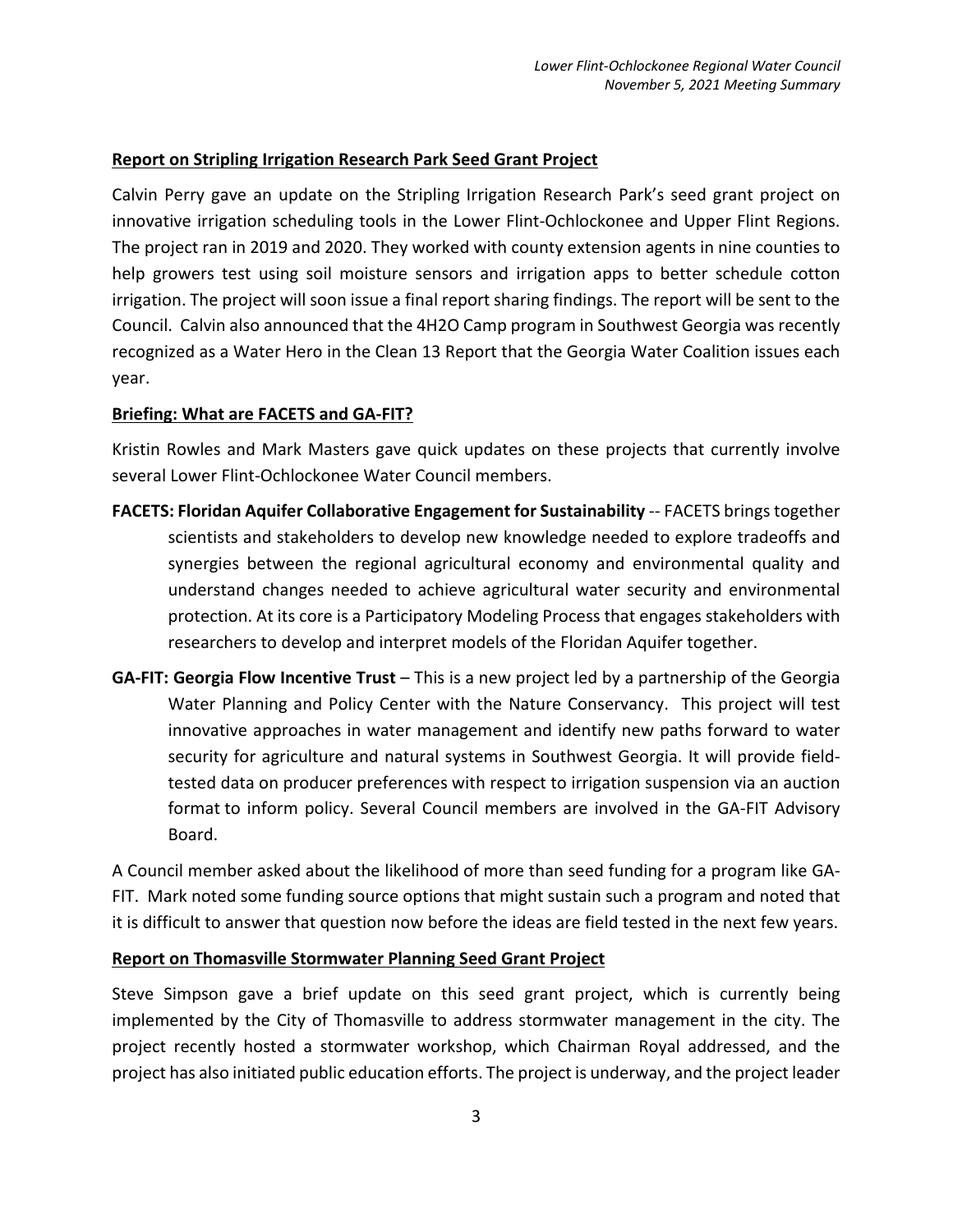will make a presentation to the Council about it in more detail at a future meeting. In response to a question, Steve clarified that the stormwater action plan being developed by Thomasville is a first step toward improved stormwater management implementation in the city. Steve suggested that members begin thinking about possible seed grant ideas for the next funding cycle, expected in fall 2022.

#### **EPD Report: Planning Schedule and Resource Assessments**

Jennifer Welte (GAEPD) explained to the Council the role of GAEPD in regional water planning, which includes administration of the process and development of technical materials that support planning. GAEPD monitors the process to ensure that inter-Council coordination is addressed as needed. The GAEPD Director approves the regional water plans, and the plans are consulted in permitting decisions. Jennifer reviewed the recent and upcoming activities in the regional water plan review and revision process. Jennifer provided an overview of the forecasting and resource assessments that support regional water planning.

Discussion summary:

- In response to a Council member's question, Jennifer explained that the water quality assessment will be shifting from fecal coliform to other pathogen indicators (e.g., E. coli) that are better metrics for human health concerns. This shift aligns with a proposed change currently in development in the state water quality standards. Jennifer and Steve explained that with these changes, there will be changes to existing fecal coliform TMDLs. In response to a follow-up question, Jennifer clarified that no tightening is expected in permit limits with the shift from fecal coliform to E. coli.
- In response to a question, Jennifer said that surface water and groundwater interaction in this region are considered in the resource assessments. She noted that detail on the linkages will be provided in future Council meetings.
- In response to a question, Jennifer clarified that all seed grant applicants compete for the same pool of funds.
- A member asked for additional clarification on the grid spacing of the updated groundwater model. Jennifer noted that the grid spacing is much smaller than previous models such that it is more reflective of localized pumping. GA EPD uses these models in some permit evaluations.

#### **Water and Wastewater Forecasts Overview**

Steve Simpson provided an overview of the water and wastewater forecasts for the region. (See slides.) Steve said that there will soon be a web-based dashboard available with the regional water planning forecast information.

Discussion summary: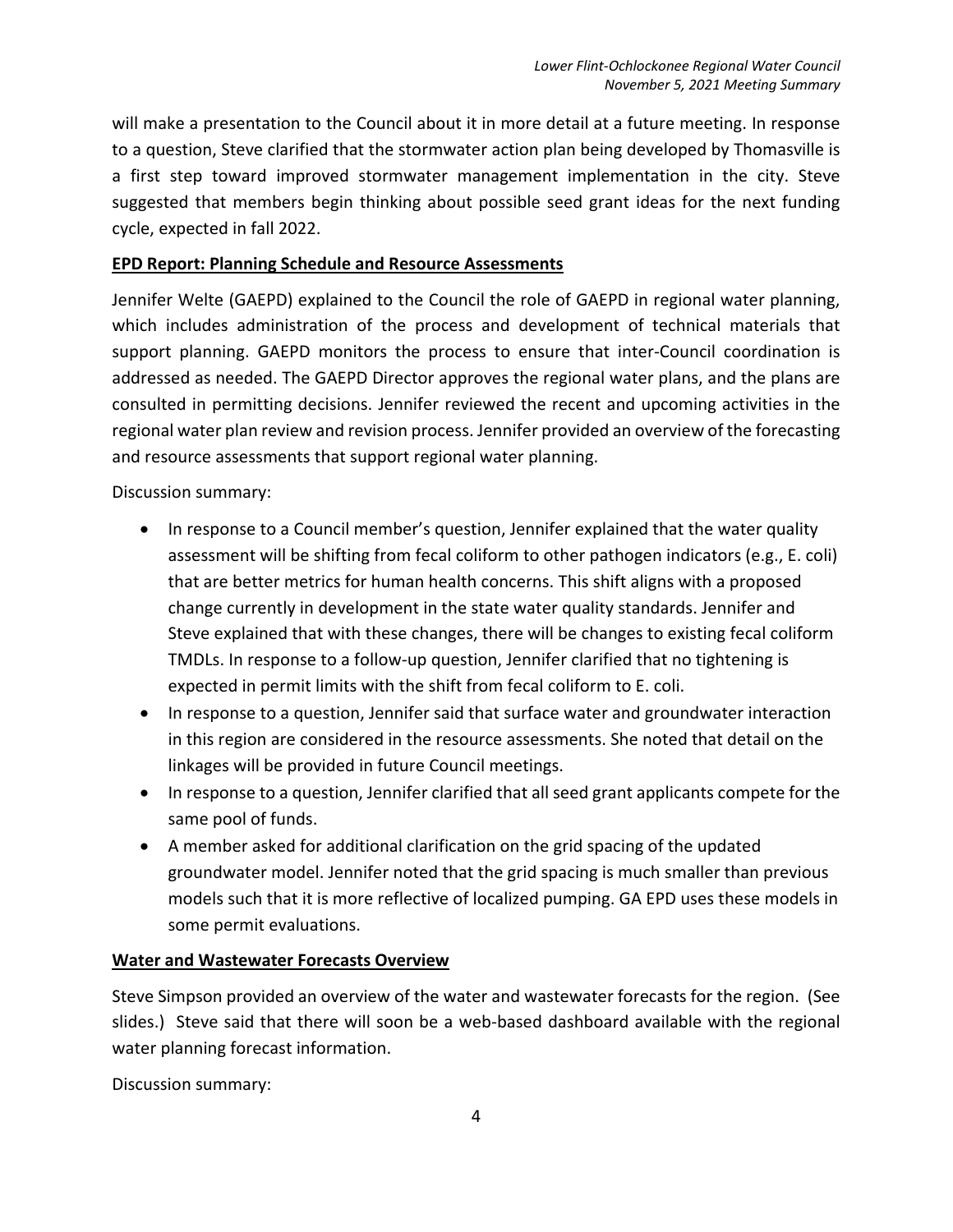- It was clarified that the municipal water and wastewater forecasts are based on 2019 Office of Planning and Budget (OPB) population projections.
- A member noted that the state has made great advancements in knowledge of agricultural water use through data collection and metering and asked if similar advancements had been made in municipal and industrial use. Steve said he thinks we are getting better and better information, but there is still some uncertainty on the longterm forecasts.

#### **Agricultural Water Demand Forecasts**

Mark Masters presented the updated agricultural water demand forecasts. He noted that the forecasts are closely related to the irrigated acreage. Maps of irrigated acreage were updated by GWPPC in 2020. Mark explained that the agricultural forecasts depend also on crop projections (through 2060) and crop water needs (wet, normal, dry years). He explained how we are also making expanded use of meter data in making the estimates of water use and crop needs.

Discussion summary:

- In response to a question, Mark said that the irrigated acreage database has been adjusted for 6,000 irrigated acres converted to solar in SWGA in the last several years. In response to another question, he noted that the permit for water withdrawal for those acres is tied to that land and would either become inactive or revoked in the case of such a conversion.
- A Council member asked if the forecasts consider new crops in the region (e.g., vegetables, sunflowers). Mark noted that they are being considered.
- A Council member asked about the source of future growth in agricultural water demand. Mark responded that currently there are limits of the moratorium on surface water and Upper Floridan aquifer groundwater, so at this time, it would likely be from deeper aquifers in this region.
- A Council member asked how the forecasts project acreage changes. Mark responded that the agricultural economist on the team looks at price as an indicator to project acreage. The Council member said that over the past 40 years, his farm's productivity has increased but water use has not. Other factors have supported productivity. He asked if production is a good indicator of future water use. Mark acknowledged that we are continuously improving our ability to get "more crop per drop" and described the challenges of projecting future production and water use.
- A Council member noted that solar farm conversion might have adverse impacts for the regional agricultural economy. Mark referred to the FACETS modeling as addressing economic impacts of such land use changes in the region.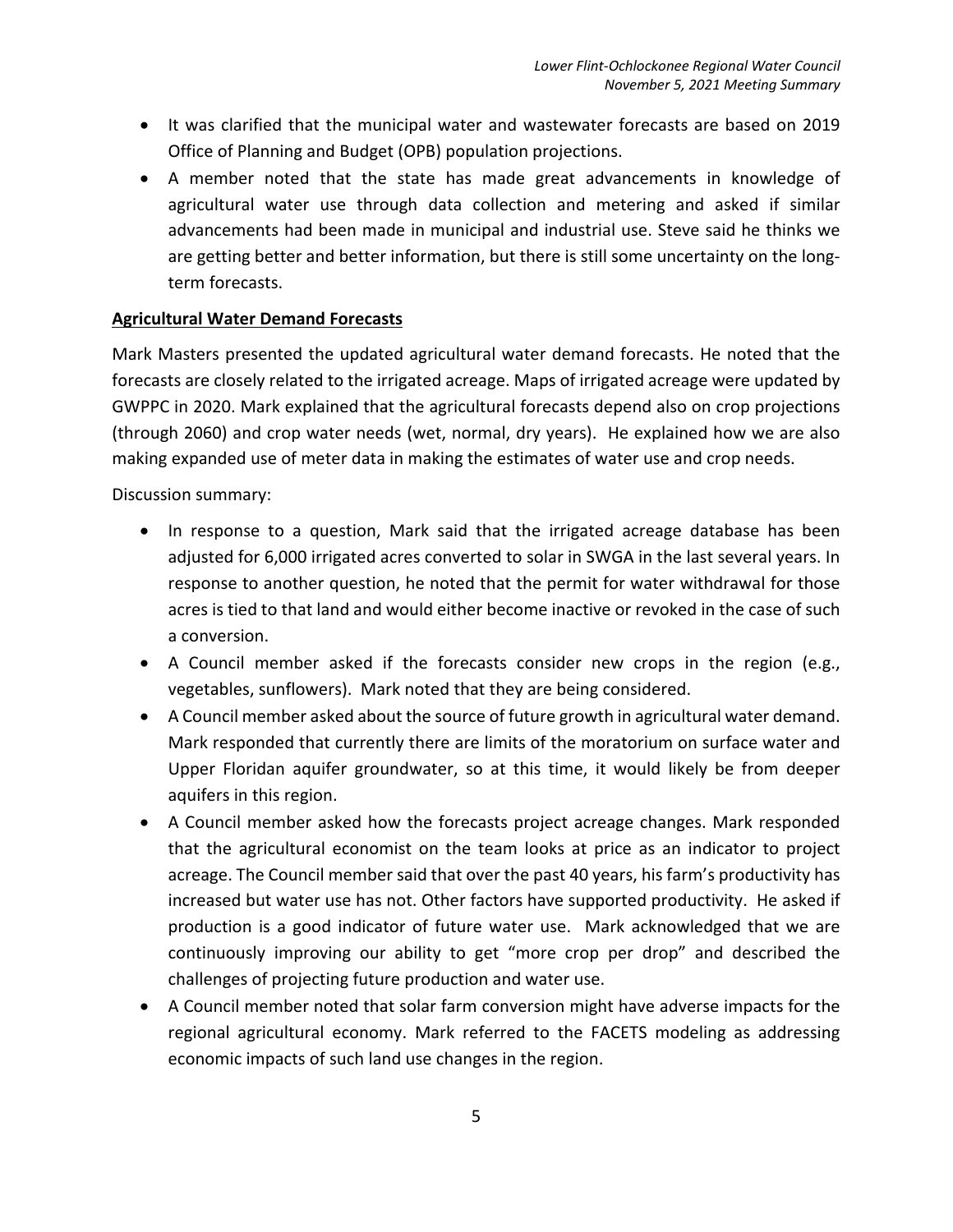• A Council member commented that a 25% increase in use over 40 years does not seem unrealistic.

#### **Vision and Goals Discussion**

Steve Simpson and Corinne Valentine led a Council discussion to review the Council's vision and goals. The Council reviewed the statements. Members had the following comments:

- A Council member said that the vision statement is all-inclusive and suggested keeping it as-is.
- Another Council member suggested that the vision statement should emphasize "now and in the future."
- A member commented on the efforts of Golden Triangle Resource Conservation and Development Council to improve clean water access and install septic systems for many limited resource families in Southwest Georgia.
- A member suggested modifying the vision statement to say: "*continue* to manage."
- A member said he likes the vision statement, but he might support some consideration of changing the word sustainability because non-Council members might not understand the intent of this term here.
- A Council member suggested that the current statements address current and future conditions as written.

*Murray Campbell made a motion to reaffirm the Council's existing Vision and Goals. David Dixon seconded the motion. The motion was adopted by consensus.* 

#### **Public Comment**

There were no public comments.

#### **Next Steps**

Chairman Royal solicited volunteers to serve on the plan review subcommittee and also asked for suggestions that may be passed to the Speaker to replace Mr. Champion's position on the Council. The planning support team will be in communication about the next meeting date and location soon.

#### **Adjournment**

Council Chairman Royal thanked members for attending and the meeting was adjourned.